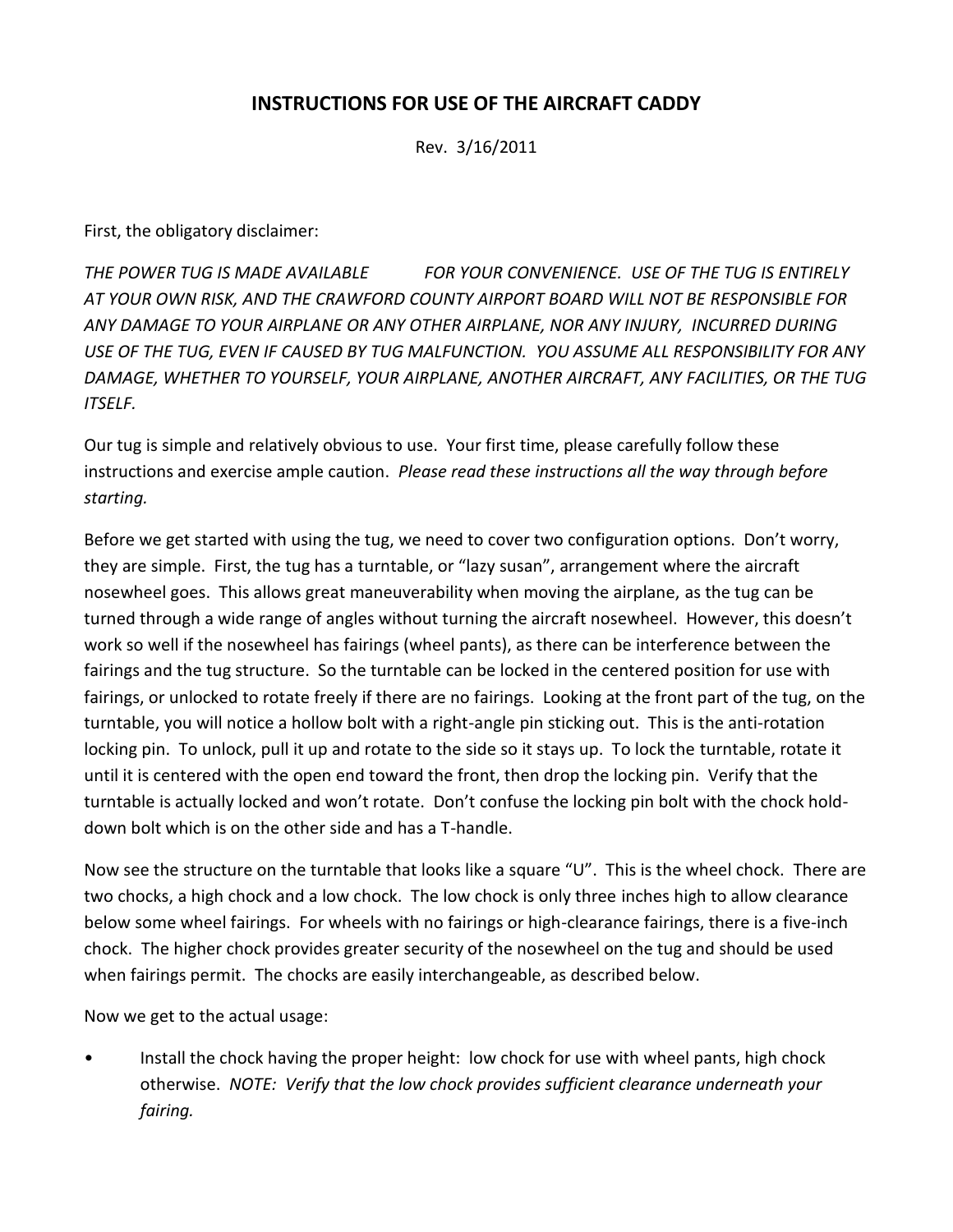- Unscrew the chock hold-down bolt using the T-handle. This is on the opposite side from the locking pin bolt.
- $\bullet$  Slide the chock from underneath the locking pin bolt.
- Reverse the procedure to install the other chock. Don't screw the hold-down bolt in so far that it touches the fixed plate of the turntable.
- Unplug the power cord and wrap it around the brackets provided at the rear of the base, or just wrap it around the handle.
- Turn on the battery power using the Power Switch at the left rear of the tug. The key has a yellow hang tag. You will hear the battery relay click. The voltmeter should show a full charge.

*NOTE: When power is turned on, the tug's motor controller performs some internal diagnostics to ensure proper operation and thus safety. Please allow at least five seconds for completion of these diagnostics, during which the tug will be unresponsive to commands from the handlebars. Also, as a safety feature, if the handlebars are rotated out of the neutral position when power is applied or during the diagnostic period, the controller will not respond until the handlebars are returned to their neutral position. This is to prevent a surge of motion if the machine is turned on with a high-speed command present from the handlebars.*

• Grasp the handlebars and pull the rear of the tug sideways away from the wall, then rotate the handlebars to the rear. Be careful, you want to slowly start the tug moving.

*NOTE: If at any time you are uncomfortable with how the tug is moving, just let go of the handlebars. It will come to a quick but smooth stop and will remain in place. It has an electric brake that operates in a smooth and controlled manner when the handlebars return to their neutral position.*

• Back the tug out of the storage hangar and maneuver it to your airplane. If this is your first time to use it, practice maneuvering it around on the ramp, both forward and backward, at various speeds, stopping and starting, and turning both ways, before connecting it to your airplane.

*NOTE: Never allow anyone to ride on the tug.*

• Maneuver the tug to a position directly in front of and pointed at the airplane's nose wheel (for tailwheel airplanes, you are going to have to figure all this out for yourself.) Stop with the front of the tug a foot or so from the wheel, or even with the spring ramp touching the nose tire if you have enough working room. Lock the turntable in place. Make sure the propeller is positioned to provide good working clearance for the tug.

## *Loading the airplane onto the tug.*

• Now you need to load the airplane nosewheel onto the tug using the electric winch mounted to the tug handle. Note that the winch has a red handle on a knob on the left side. Turning this knob counterclockwise will release the spool and allow it to freespool, useful for pulling cable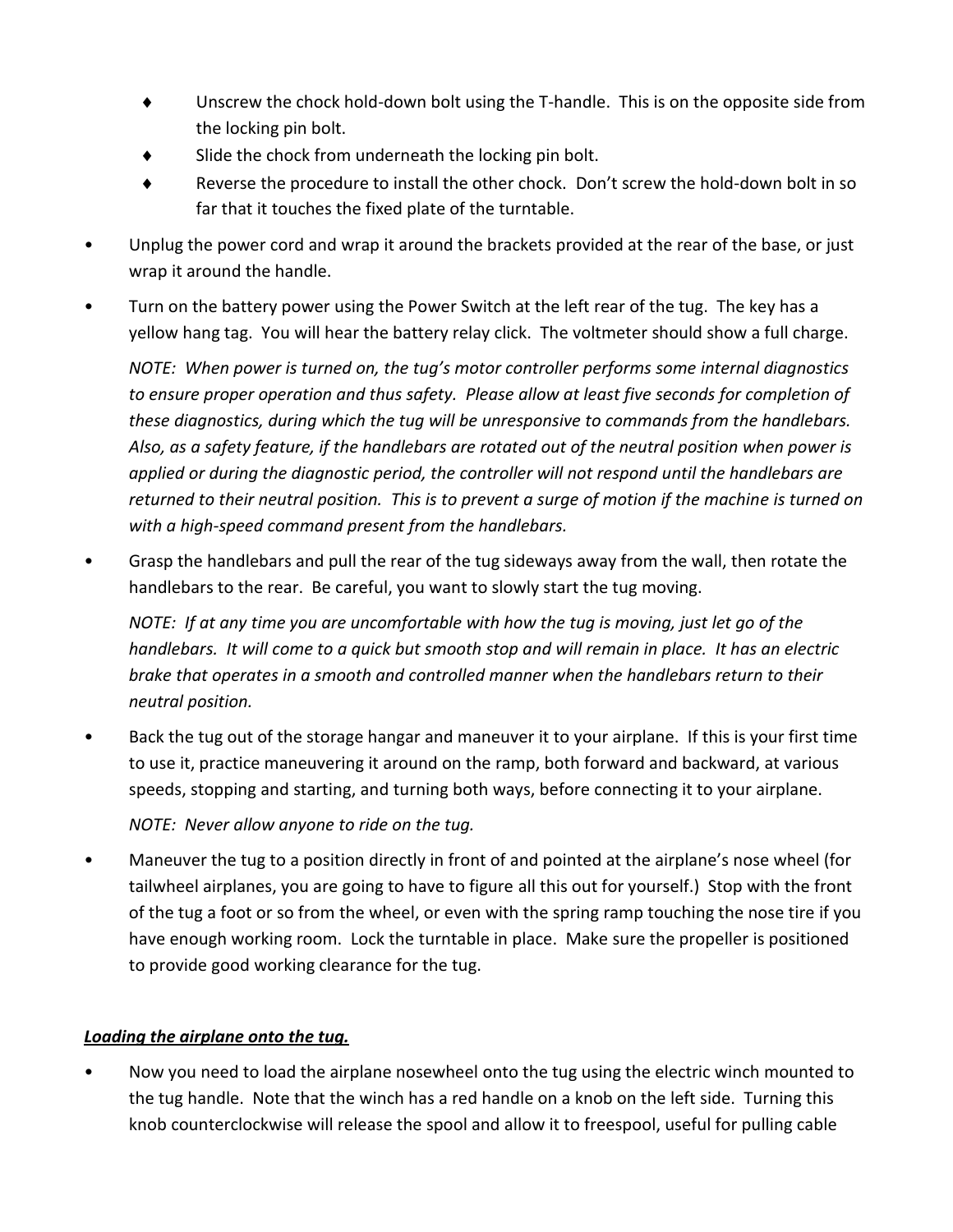out. Turning it clockwise will engage the gearing and allow the spool to be turned under power. Never turn the knob when the cable is under tension or when the spool is moving under power. A rocker switch having a center off position and two spring-return operating positions is mounted near the tug handlebars. Pressing the upper part of the switch will cause the winch to turn in the direction that pays out cable, and pushing the bottom part of the switch will cause the winch to take in cable. When taking in cable, use your hands to keep tension on the cable to avoid a cable snarl on the spool. *Be very careful of your hands and fingers around the winch!* 

- If the nose strut is free of fairings, use the winch strap on the end of the winch cable. Then pay out some winch cable and connect the strap around the strut and to the winch cable hook. Turn the red handle on the winch clockwise, keep tension on the cable, take up the slack and winch the wheel up onto the cradle until the tire just contacts the stop ("chock"). *Do not winch it hard against the chock, stop when it just touches.* Be sure the airplane brakes are off and that there are no chocks in front of the main wheels. The winch is powerful, so exercise caution to make sure the airplane can move freely, to avoid damage to the strut.
- If the wheel and strut are covered by fairings, you will not be able to put the winch strap around the strut to pull it onboard without damaging the fairings. So, depending on your airplane, you may be able to use the U-bracket tool, the U-shaped or C-shaped device with a screw handle on one fork. If the tool will fit onto your nose wheel, then you can connect the winch hook onto the tool and winch the wheel onto the cradle up to the chock. It will fit Cirrus and others. *NOTE: The screw handle goes on the aircraft left side (right side facing aircraft nose from front).* If it won't fit, then you are out of options and the tug just won't work for your airplane. You might could somehow use the airplane's manual towbar with the winch connected to it, but be very careful. You are entirely on your own there. But you are entirely on your own using this tug anyway.
- Once the nosewheel is on the cradle, you need to secure it there for transport. Airplane noses tend to bounce up and down some as you change towing speeds or hit small bumps, and the wheel could rise up and roll over the chock (damaging any wheel fairing) when the airplane main wheels encounter some obstacle such as a lip at the hangar entrance when you are pushing it back into the hangar. If this happens, you are in trouble, so take precautions against it. This is not likely to be a problem when using the high chock, but is of significance when using the low chock. There are two ways to deal with this. Choose the way that is most appropriate for your airplane.
	- A yellow cambuckle strap is provided to go over the nosewheel or nosewheel fairing, to hold the wheel down. The strap can be hooked into a hole on one side of the chock plate and a slot on the other side. Then just pull the strap snug through the cambuckle. Keep the winch connected with tension in the cable so that the nosewheel is against the chock.